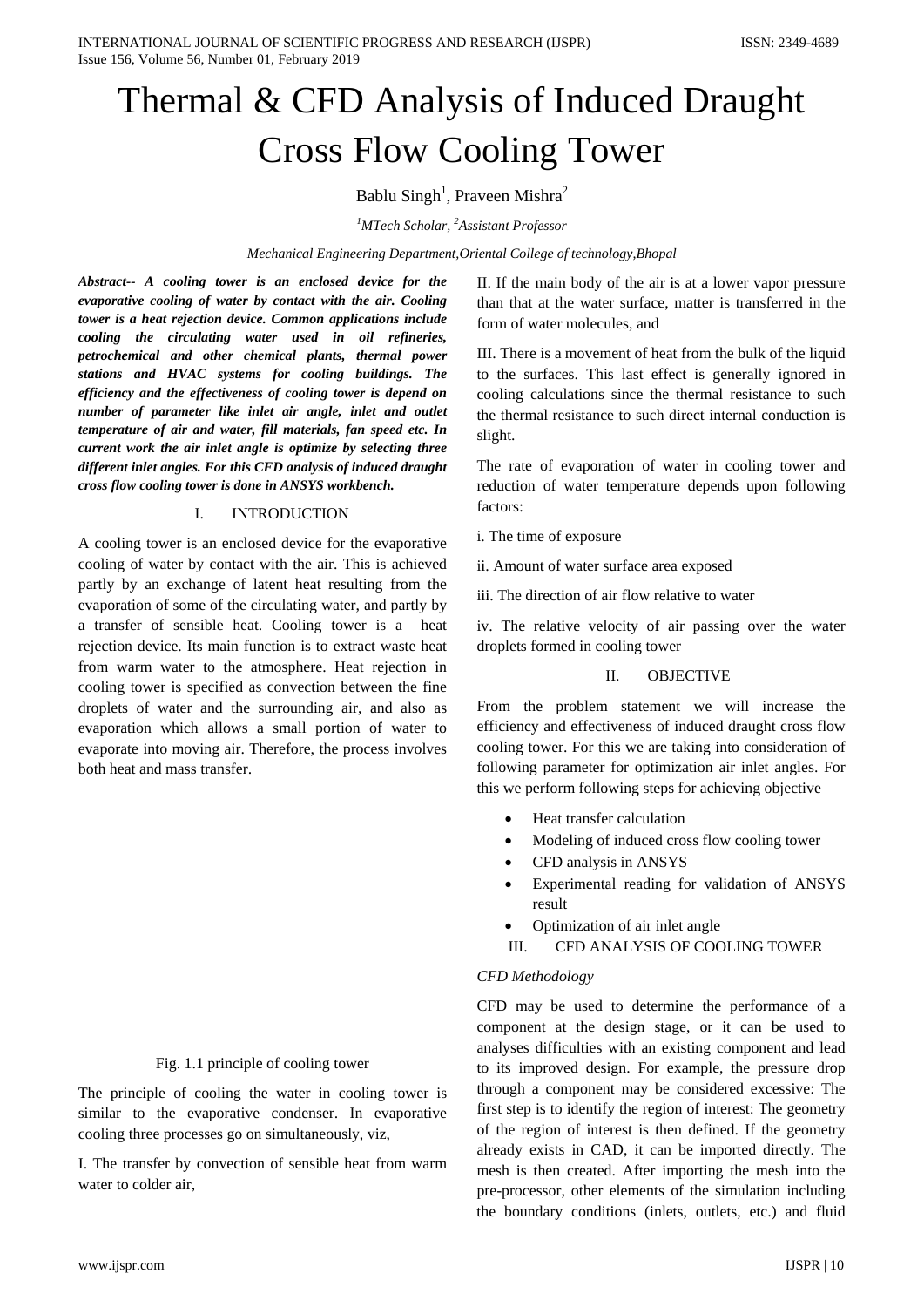properties are defined. The flow solver is run to produce a file of results which contain the variation of velocity, pressure and any other variables throughout the region of interest. The results can be visualized and can provide the engineer an understanding of the behavior of the fluid throughout the region of interest. This can lead to design modifications which can be tested by changing the geometry of the CFD model and seeing the effect.

The process of performing a single CFD simulation is split into four components:

- 1. Geometry/Mesh
- 2. Physics Definition
- 3. Solver
- 4. Post-processor

### *Geometry*

The first task to accomplish in a numerical flow simulation is the definition of the geometry followed by the grid generation. This step is the most important step for the study of isolated impeller assuming an axis symmetric flow simplifies the domain to a single blade passage.

The geometry of the design needs to be created from the initial design. Any modeling software can be used for modeling and shifted to other simulation software for analysis purpose.

### *Meshing*

Mesh generation (gridding) is the process of subdividing a region to be modeled in to a set of small control volumes. Associated with each control volume there will be one or more values of dependent flow variable (e.g. velocity, pressure, temperature etc.). Usually these represent some type of locally averaged values. Numerical algorithms representing approximation to the conservation law of mass, momentum and energy are then used to compute these variables in each control volume.

I. Create Cooling Tower Cavity Model of Different Geometry in Solid works 2009.

## 30 Degree Original Geometry

Meshing is the method to define and brake up the model into small elements. In general a finite element model is defined by a mesh network, which is made up of the geometric arrangement of elements and nodes. Nodes represent points at which features such as displacements are calculated. Elements are bounded by set of nodes, and define localized mass and stiffness properties of the model. Elements are also defined by the number of mesh, which allowed reference to be made to corresponding deflections, stresses, pressures, temperatures at specific model location. The traditional method of mesh generation is block structure (multi-block) mesh generation. The block structure approach is simple and efficient technique of mesh generation.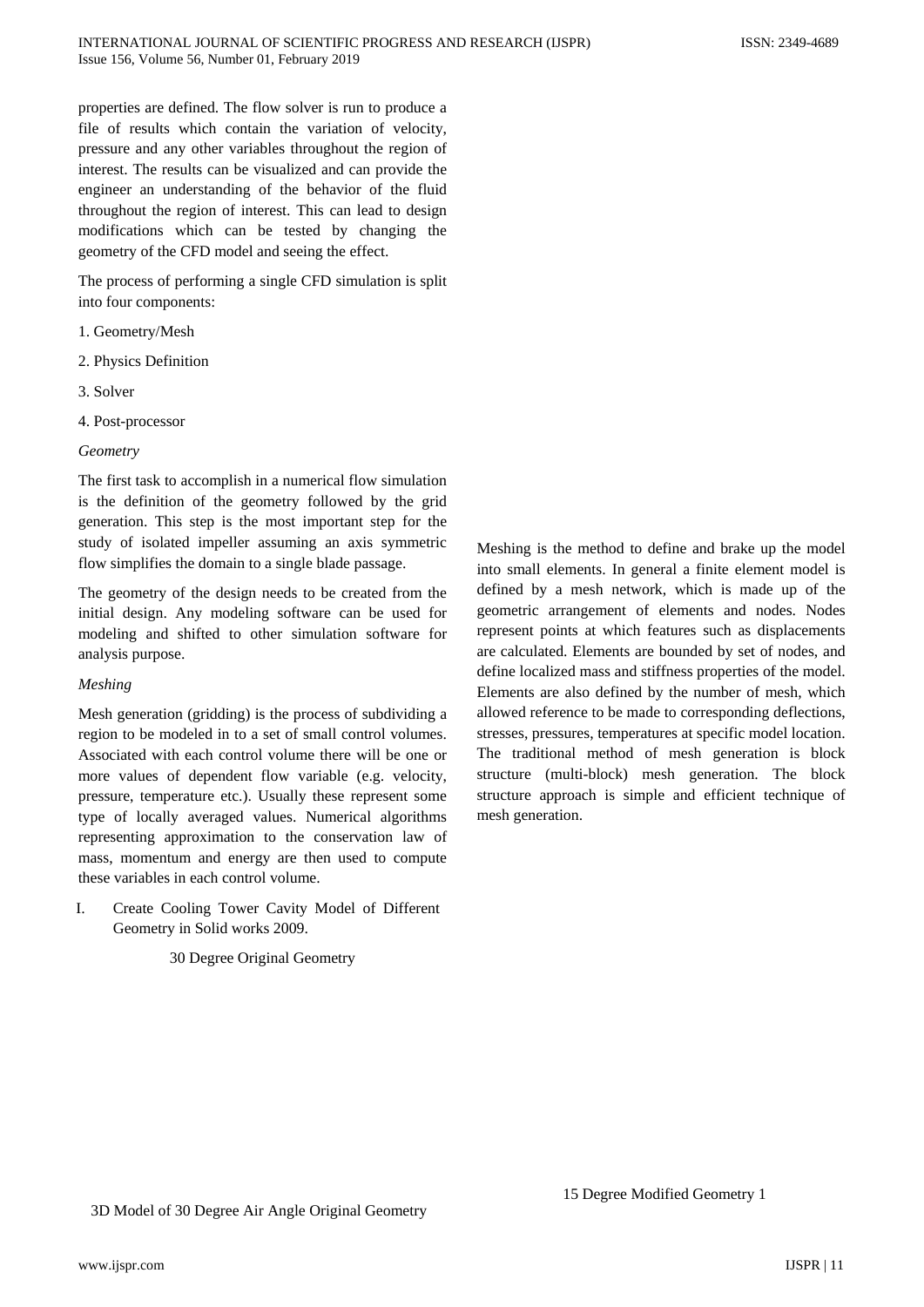

IV. Define Domain for

Air. Domain Type: -

Fluid Domain motion: -

Stationary Domain Fluid: - Air



### Air Domain

Define Air Domain Model for CFD Analysis Heat Transfer Model: - Total Energy Turbulence Model: - K-Ɛ

V. Define Inlet for Air Domain.



Define Inlet for Air Domain

VI. Define Water Domain.

Domain Type: -

Porous Domain motion: -

Stationary Domain Fluid: - Water

3D Model of 15 Degree Air Angle Modified Geometry 45 Degree Modified Geometry 2

II. Create Mesh. Import Cavity 3D Model Cooling Tower in ANSYS Workbench Mesh Module.

Type of Mesh: - 3D

Type of Element: -

Tetrahedral No. of Nodes: - 85825

No. of Elements: - 415025



Meshed Model of Cooling Tower

III. Import meshed cavity model in ANSYS CFX for Preprocessing.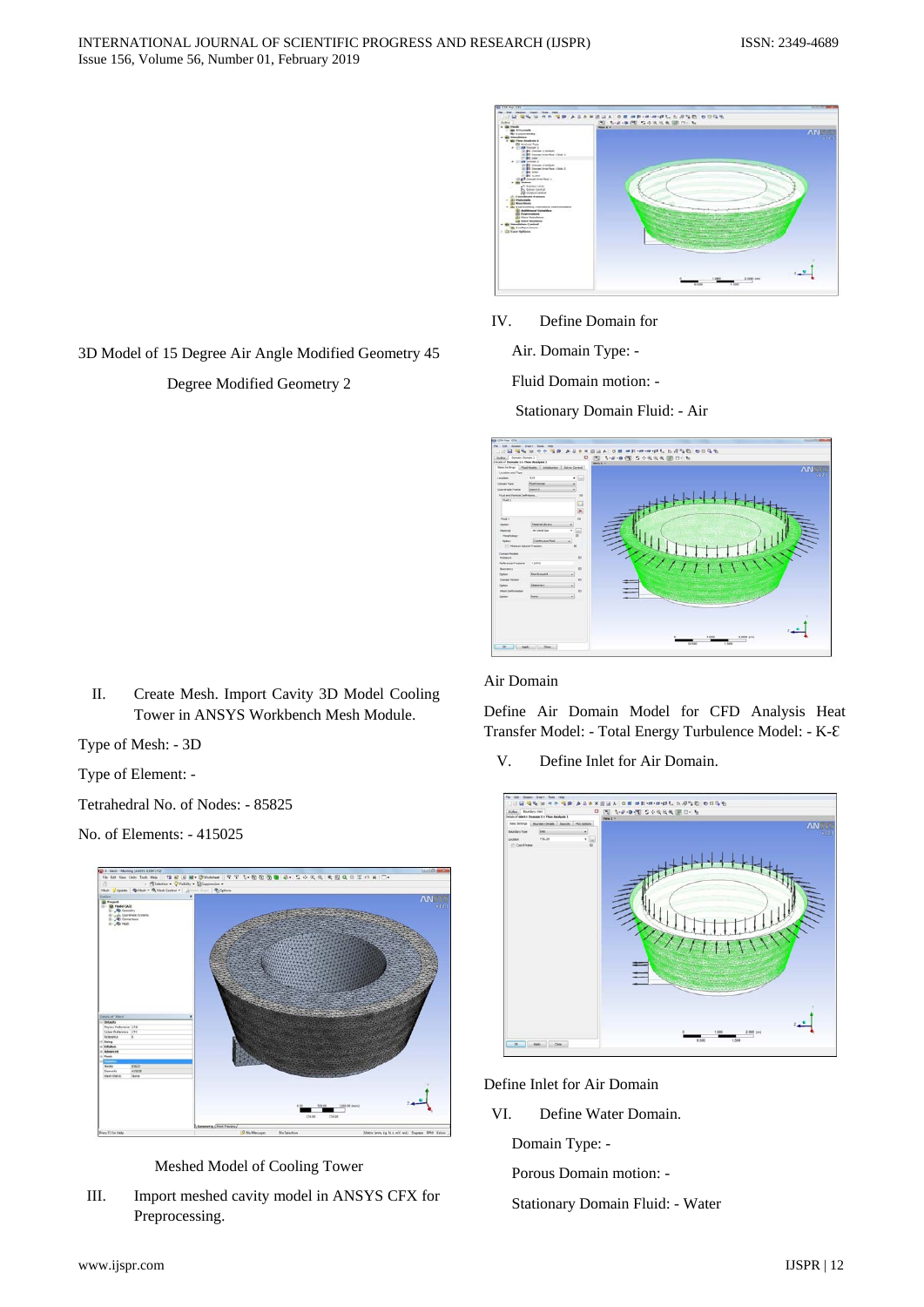

Water Domain

Define Water Domain Model for CFD Analysis

Heat Transfer Model: - Total Energy

Turbulence Model: - K-E

Define Volume Porosity: - 0.8

VII. Define inlet for Water Domain.



Define inlet for Water Domain

## IV. CONCLUSION

The productivity plays a significant role in modern manufacturing competitive markets for industrial growth. The productivity is directly related to the profit level and also goodwill of the organization. Every manufacturing industry has aim to producing the large number of products with relatively lesser time. For increase the productivity they are going to use new manufacturing process with new material like as Injection molding with new plastic and rubber materials. The injection molding is one of the manufacturing process which produce Rubber parts uses plastic injection and Liquid Silicon Rubber (LSR) for the molten metal into the predefine dies. The mould for thermoplastic receives the molten plastic in its cavity and cool it's to solidity to the point of ejection. The most is provided with cooling channels, the mould temperature is controlled by regulating the temperature of the cooling fluid and its rate of flow through the channels. Proper cooling or coolant circulation is essential for uniform repetitive mould cycling. Continuous overheating of the die is reducing the efficiency of the

### VIII. Define Outlet for Water Domain.



#### Outlet for Water Domain

## IX. Define Fluid Porous interface.



Define Fluid Porous interface

10) Define Number of iteration and Residual target for CFD Analysis.

#### 11) Run the Analysis.

injection molding machine. So for increase the efficiency of the injection molding machine the heat produce during the manufacturing process will transfer most effectively from injection molding machine to the atmosphere.

A cooling tower is equipment used to reduce the temperature of a water stream by extracting heat from water and emitting it to the atmosphere. If the rate of heat transfer is reduced drastically by the interface of two metal pieces, so the efficiency and the effectiveness of cooling tower are decreases and the mould temperature is not maintained through the cooling tower then various defects are produced. Cooled water is needed for, for example, air conditioners, manufacturing processes or power generation. There are various parameters like inlet air angle, inlet and outlet temperature of air and water, porosity in fill material, fan speed that affect on temperature of the cooling tower. Current cooling tower is not providing uniform rate of heat transfer. Here to improve its performance, optimization of cooling tower parameters done successfully using the trial and error method. Air inlet angle is optimizing by selecting three